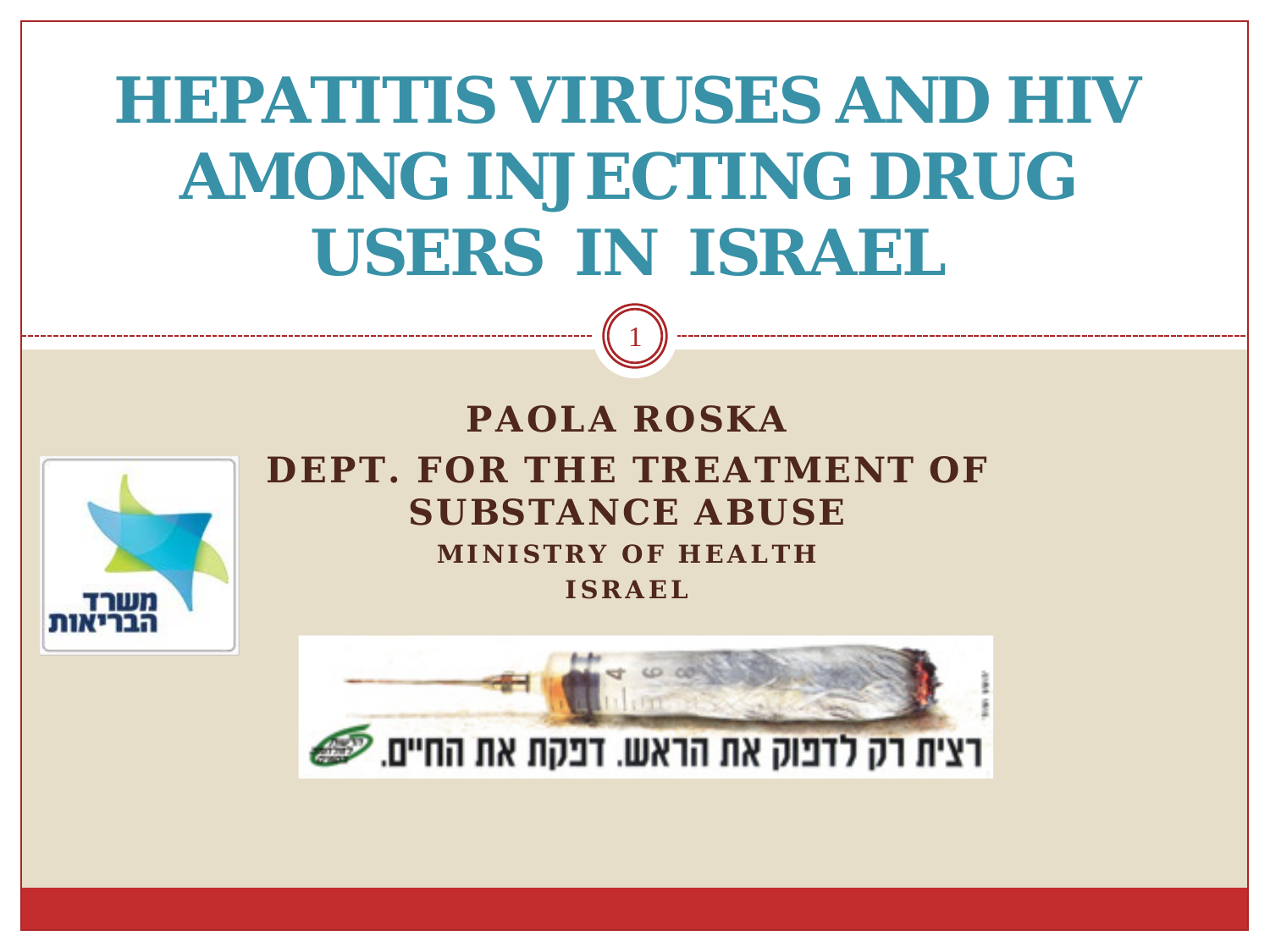#### OPIOID ADDICTION AND RISK OF BLOOD BORNE INFECTIONS

- Opioid abusers are at higher risk of developing blood-borne infections due to various factors:
- Reduced functioning of the immune system due to heroin and opioid effect on HPA Axis
- Injecting practices –infected syringes
- Unsafe sex habits and sexual promiscuity
- Negative life-styles
- Reduced use of medical services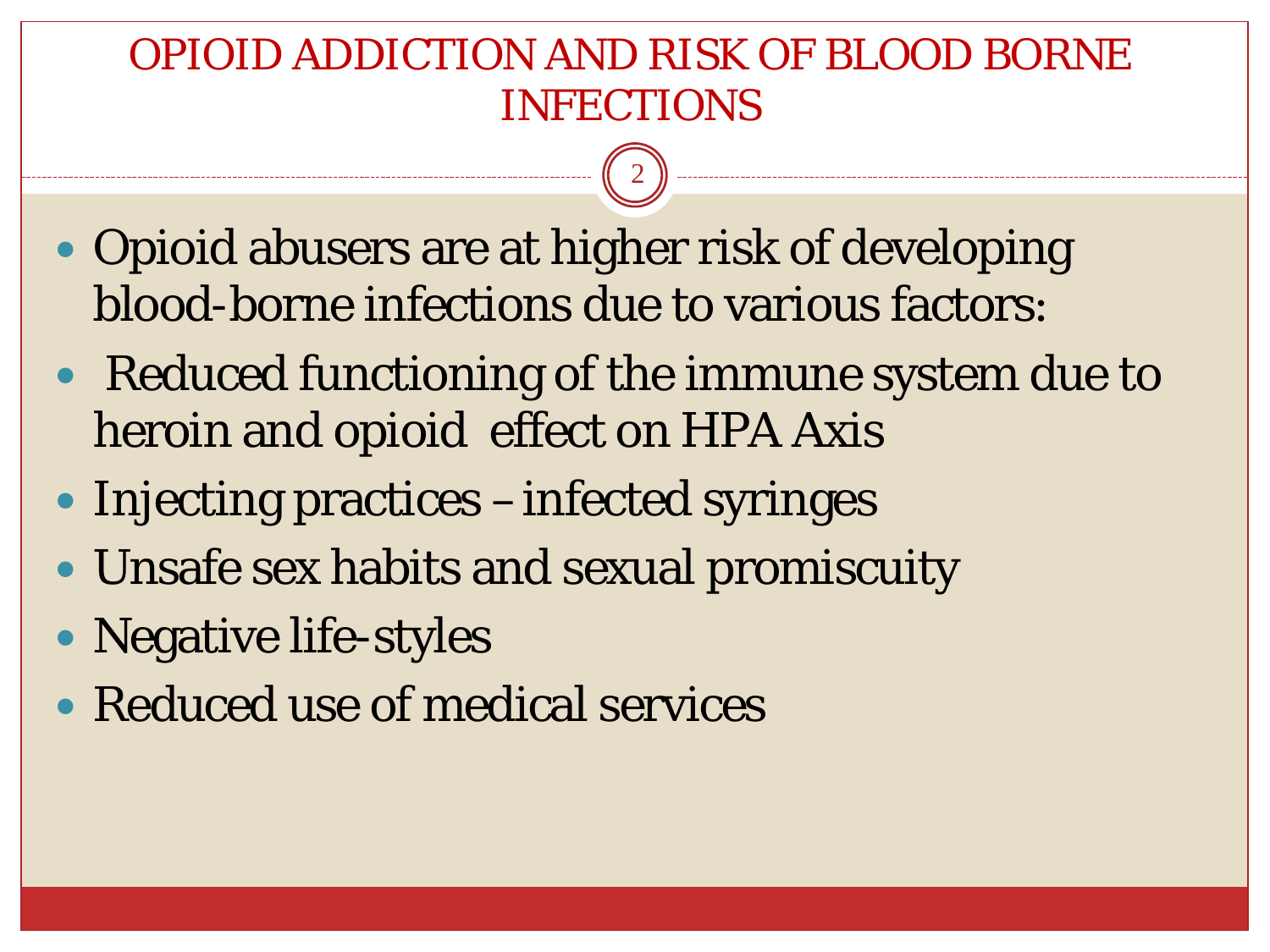#### OPIOID ADDICTION AND RISK OF BLOOD BORNE INFECTIONS

- Methadone/Buprenorphine long-term treatment has positive effect on  $HIV<sub>+</sub>$  patients and slows down the progression of the disease, especially among non-street drugs abusers. (Pacifici et al, 2000).
- The risk of developing HIV disease is high among HIV+ opioid addicts without treatment
- Somaini et al, 2010-The cessation of heroin injection per se in a sample of opioid abusers reduced the R.R. to develop HIV from 1.78 to 0.66 , methadone treatment gave an additional protection with a further R.R. reduction 0.44. Further relapse or treatment cessation increased the morbidity rates.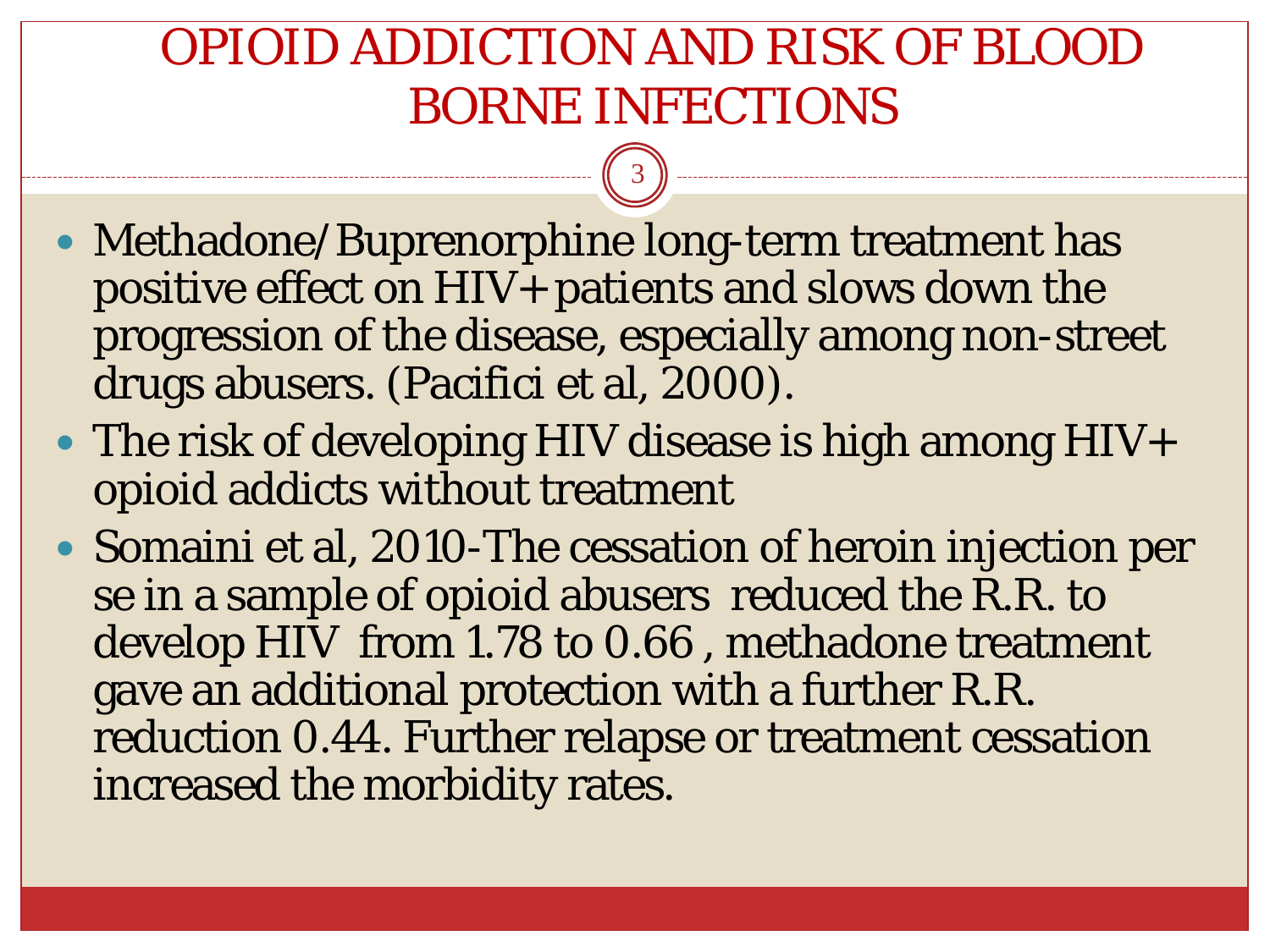# **Opioid Addiction in Israel**

- The number of opioid addicts in Israel is estimated around **15,000-20,000** people.
- The number of opioid addicts under Methadone/Buprenorphine maintenance treatment is **4,500**.
- There exist **14** treatment centers all around Israel.
- Methadone treatment was first introduced in Israel in **1967** and Buprenorphine in **2002.**
- **2013**-Buprenorphine/Naloxone combination has been included in the health technologies basket in order to reduce the risk of injecting abuse.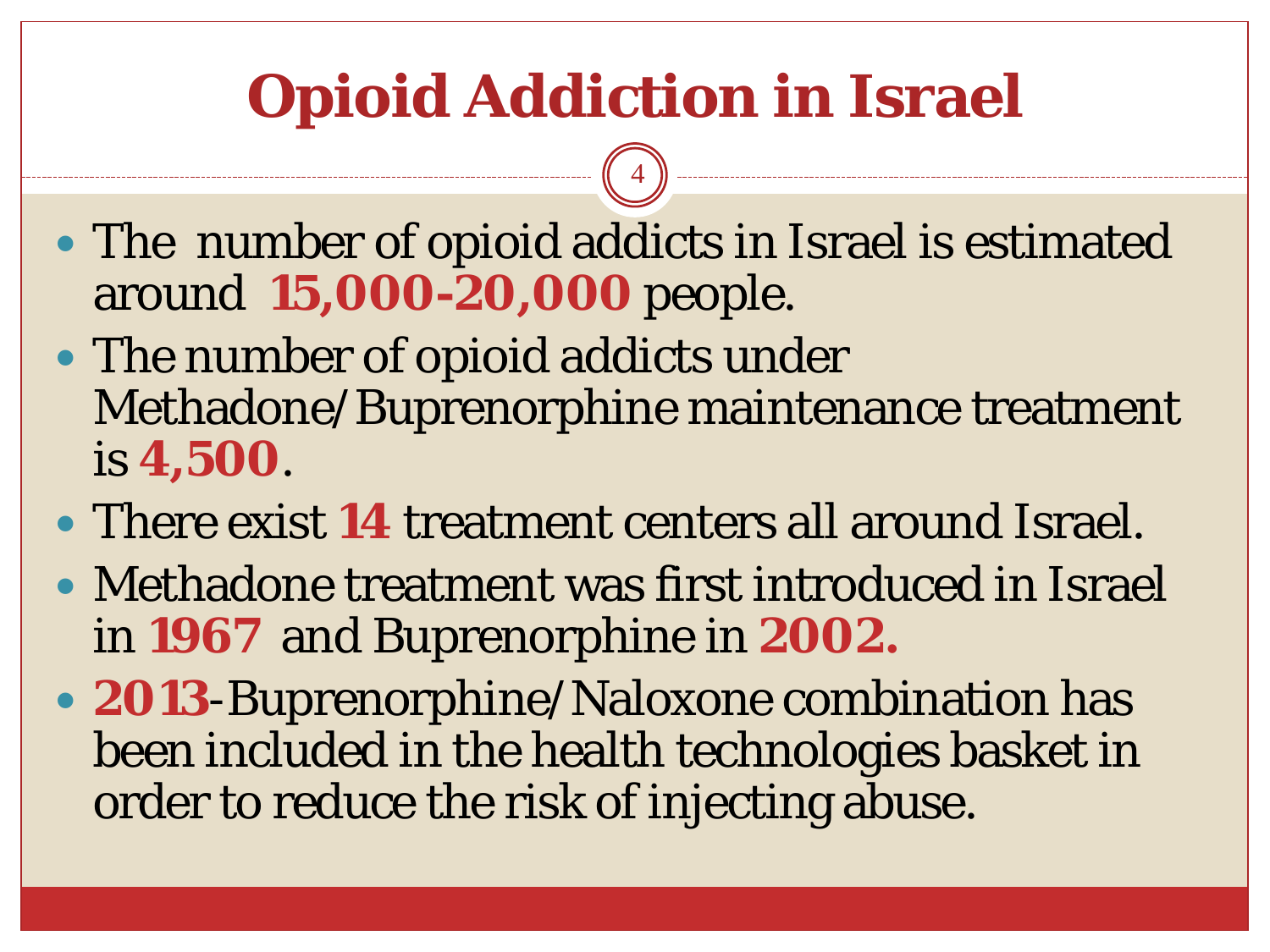### **OPIOID ADDICTION IN ISRAEL**

- The government-run Centers have adopted an **integrative approach** which includes:
- Medical assessment, treatment and follow up
- Baseline Lab tests, including HIV, HBV , HCV,VDRL blood tests and periodical follow-up every 6 months-1 year.
- Baseline Chest-X Ray to rule out TB infection
- Referral to family physician when needed
- Hepatitis A and B vaccination promotion
- Random urine tests for drugs detection
- A.S.I at baseline and once a year follow up (recently introduced)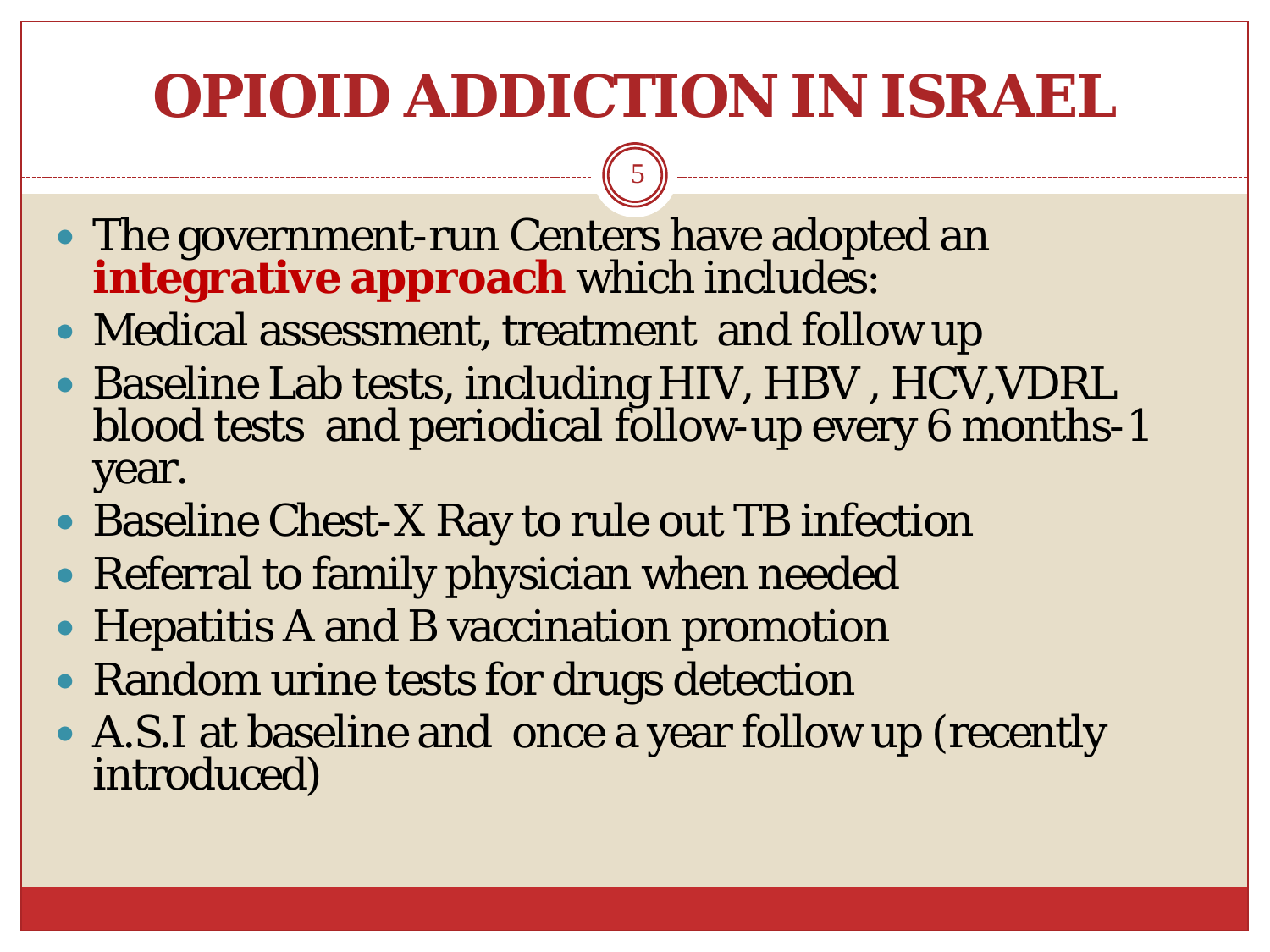#### **OPIOID ADDICTION IN ISRAEL**

6

- Group psychotherapy-CBT/DBT
- Relapse prevention groups
- 12 STEPS, N.A. self-help groups
- Psycho-social interventions
- Psychiatric consultation in case of dual pathology
- Health promotion initiatives (healthy life-styles, smoking cessation, safe sex)
- Referral of HIV+ patients or HCV patients to Hospital out-patient centers for specific treatment-

We found a positive correlation between treatment adherence and length of methadone treatment and compliance with infectious diseases treatment.

**Not enough patients are actually treated for hepatitis C infection due to lack of knowledge, problems with HMOs funding, lack of adherence, side-effects .**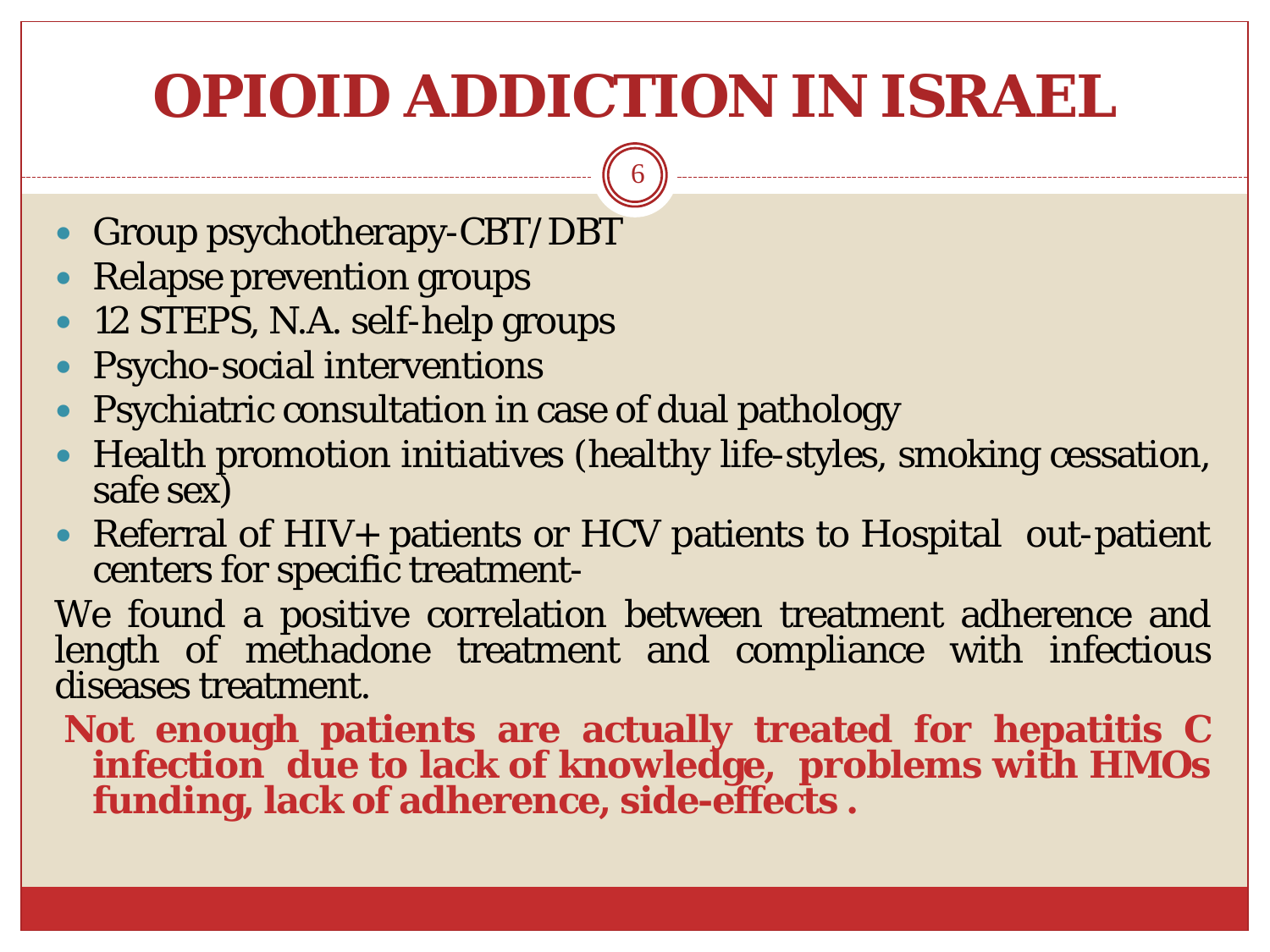### **National Case Registry**

- The Department for the Treatment of Substance Abuse at the Ministry of Health has created in **1990** a **National Case Registry** of all patients treated in Methadone Maintenance Centers
- The National Case Registry systematically collects :
- **Demographic variables** (age, gender, country of origin, education, employment, immigration date, family status and more)
- **Clinical variables** (physical diseases, medications, mental disorders, handicaps, blood tests results..)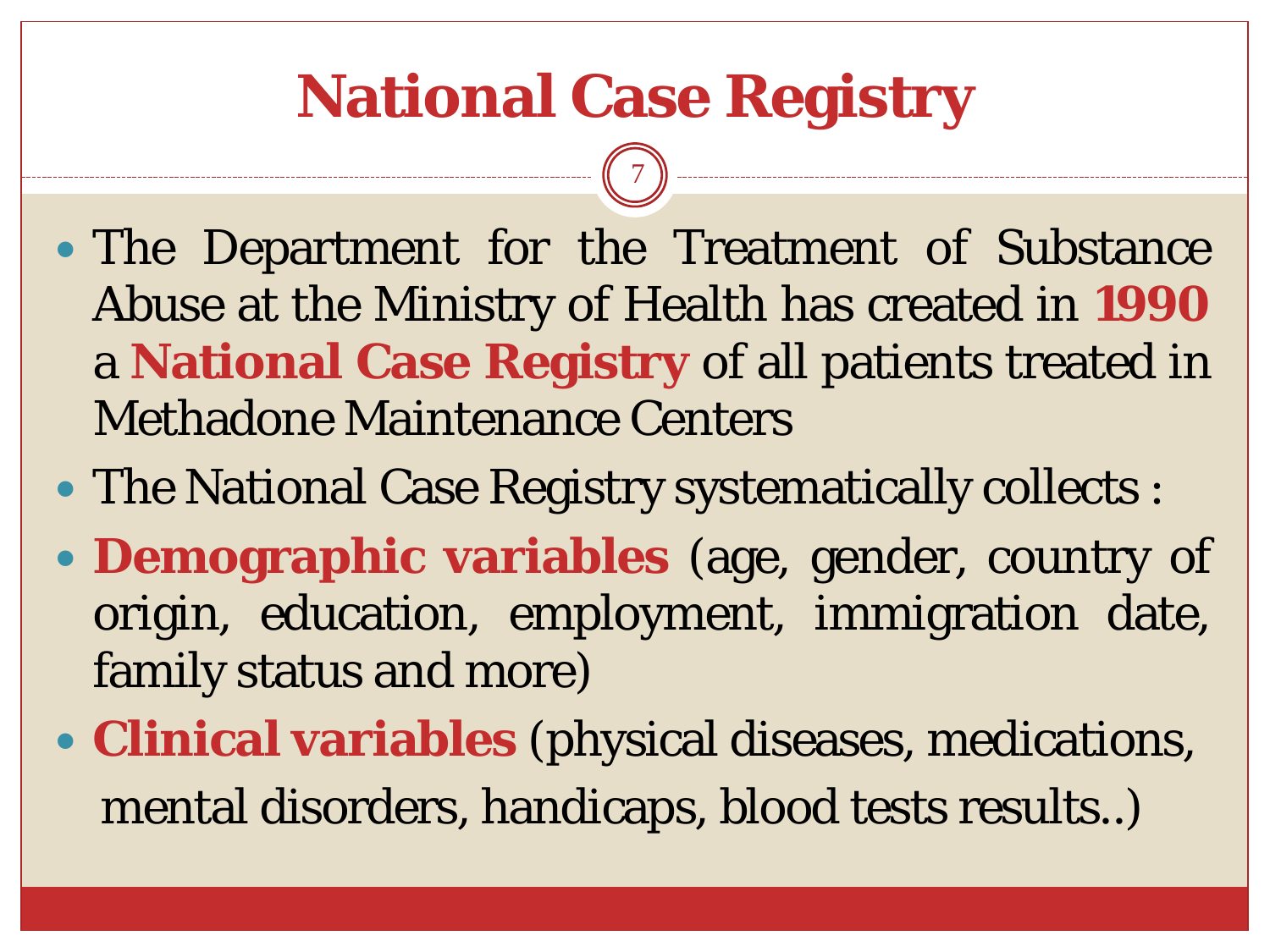#### **NATIONAL CASE REGISTRY**

8

- **Addiction variables**( Severity of addiction, injecting habits, type of substances abused , alcohol abuse, poly-drug abuse, previous detoxifications, onset of drug use, street drugs use)
- **Information on Methadone/Buprenorphine dosages**
- **Variables on blood-borne infectious diseases**

**(**blood tests results, date of blood tests**,** previous medical treatment, current treatment, compliance, hospitalizations)

**Criminal record**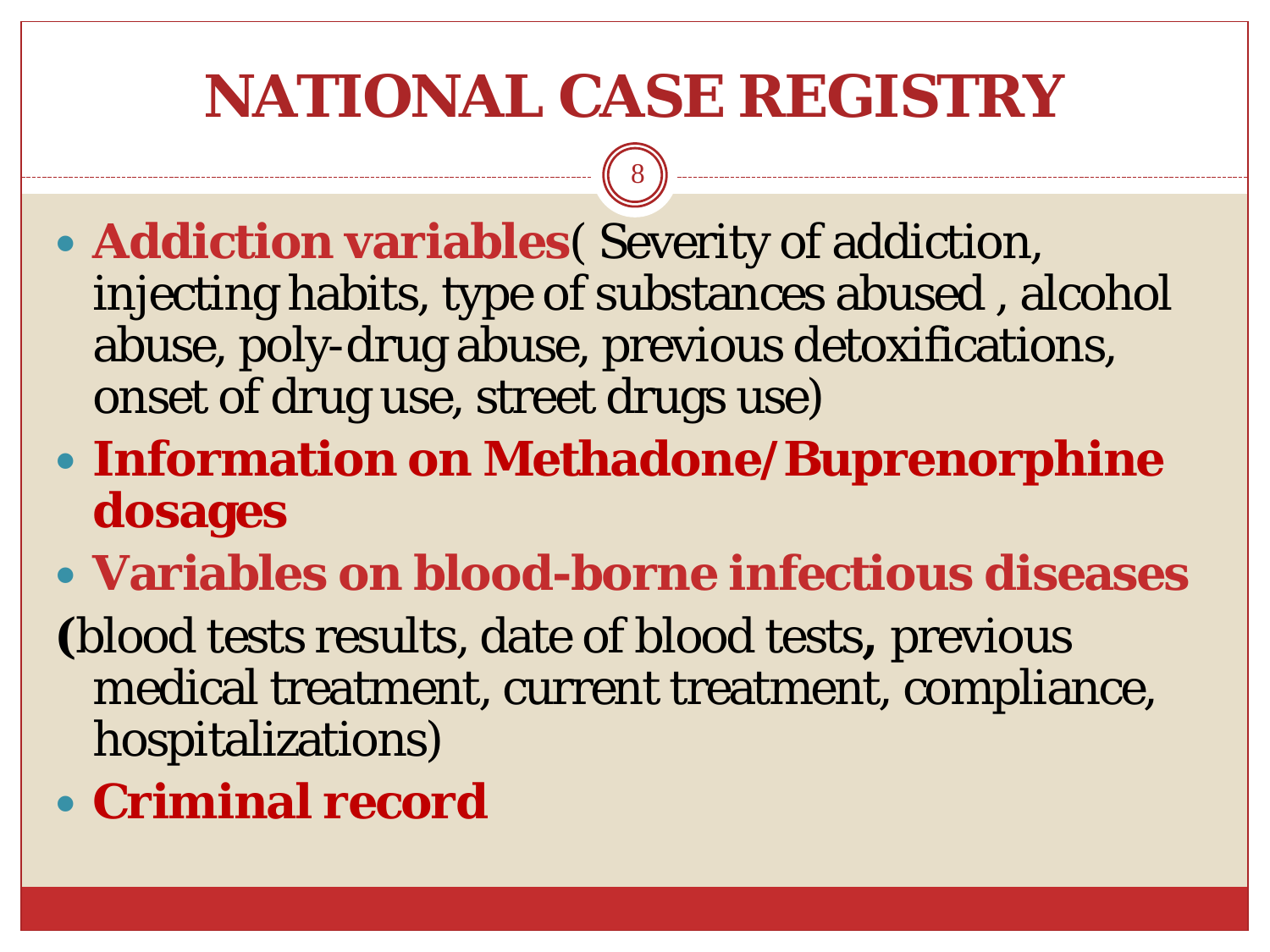#### **NATIONAL CASE REGISTRY**

- **Date of treatment entry, date of leave, cause of leave**
- **Date of death and cause(if known).**
- The Case registry is not yet on-line
- By the end of **2013** all patients database should be available on line.
- The Registry contains data on **15,903** patients ever treated in methadone centers since **1990, 80% males.**
- The population constitutes a **cohort of patients** and we are conducting a historical cohort study on blood-borne infectious diseases incidence , prevalence and effect of length of treatment, compliance, street drugs use, medication dosages and retention rate on morbidity and mortality from infectious diseases.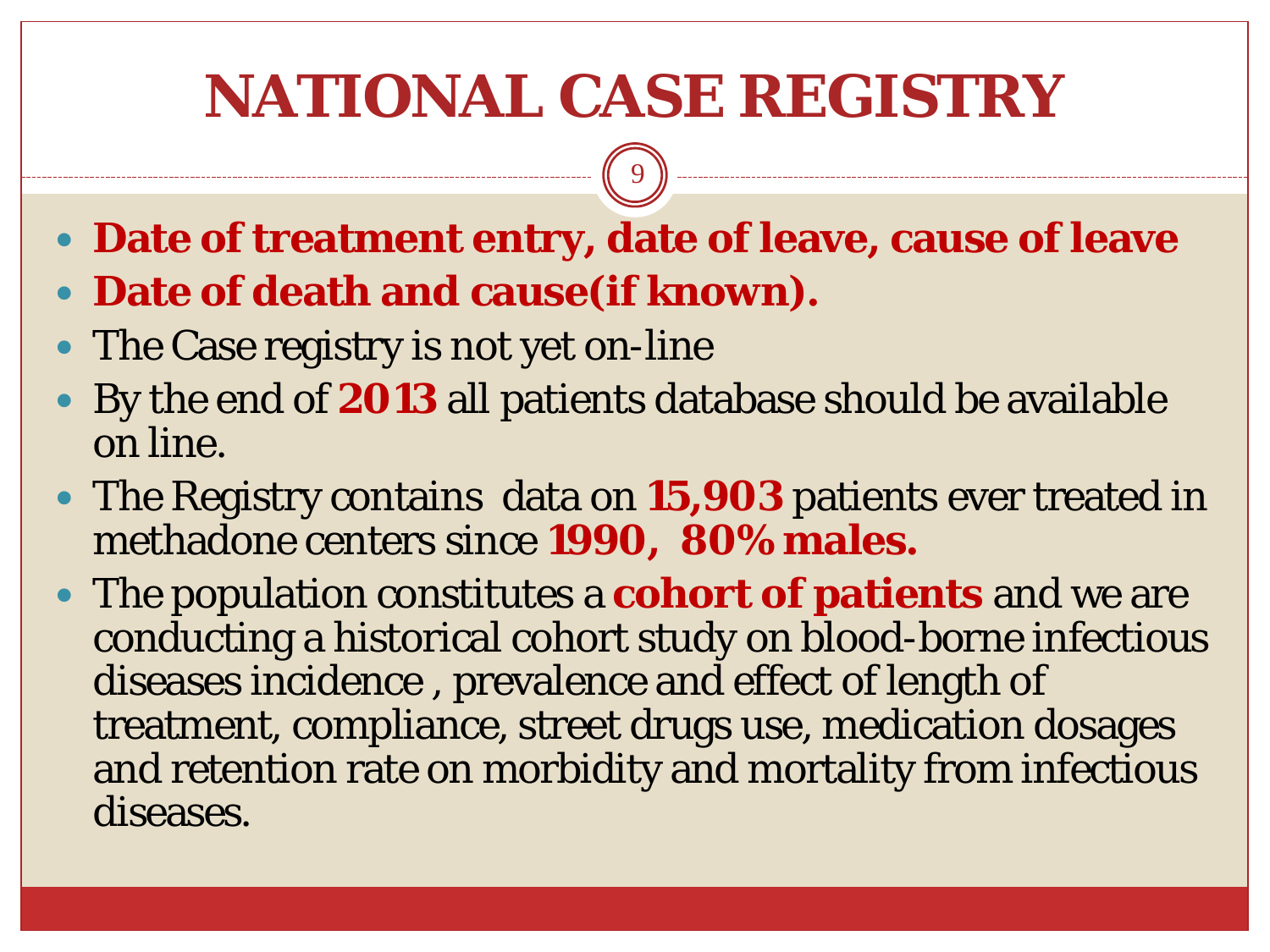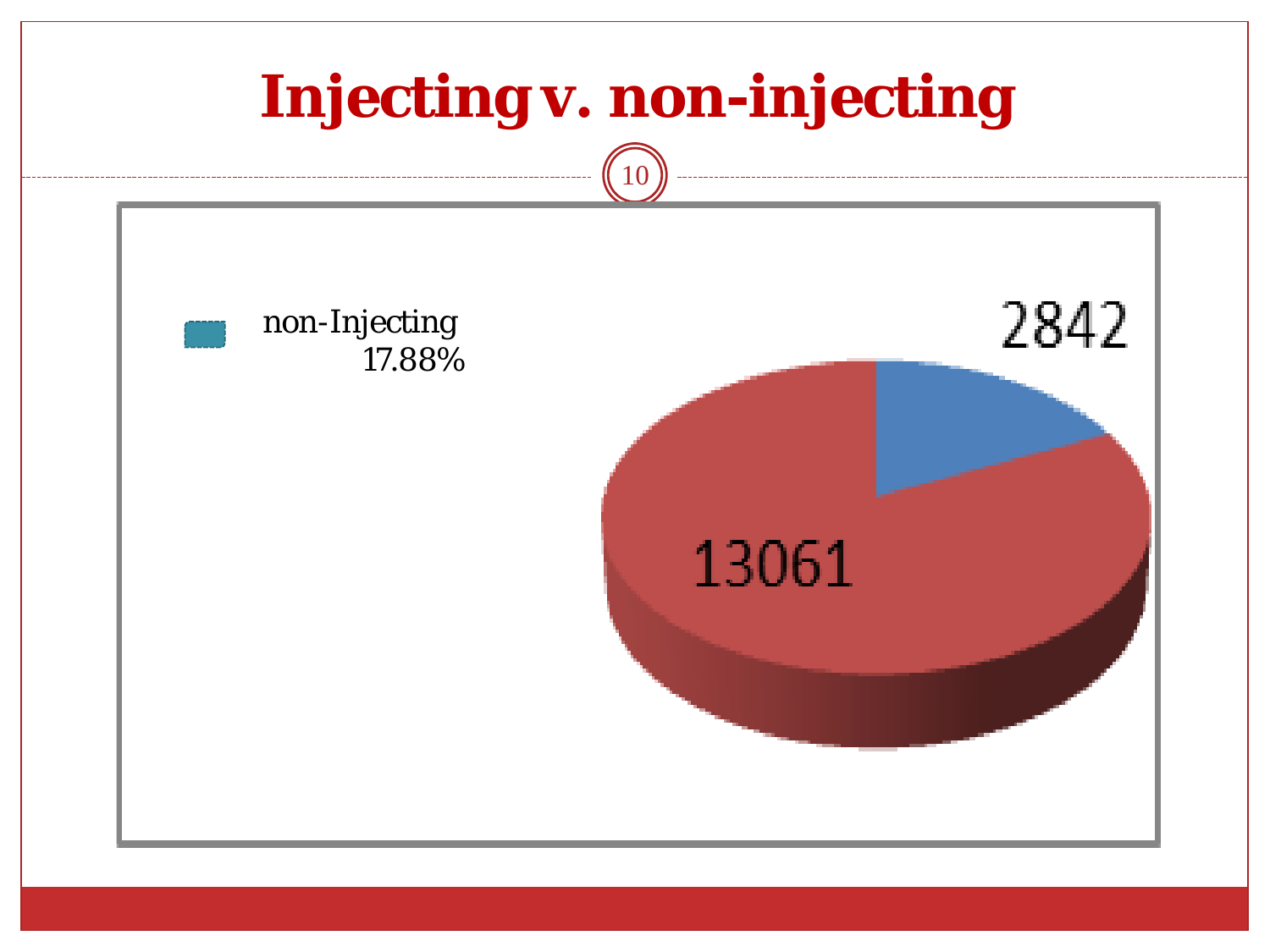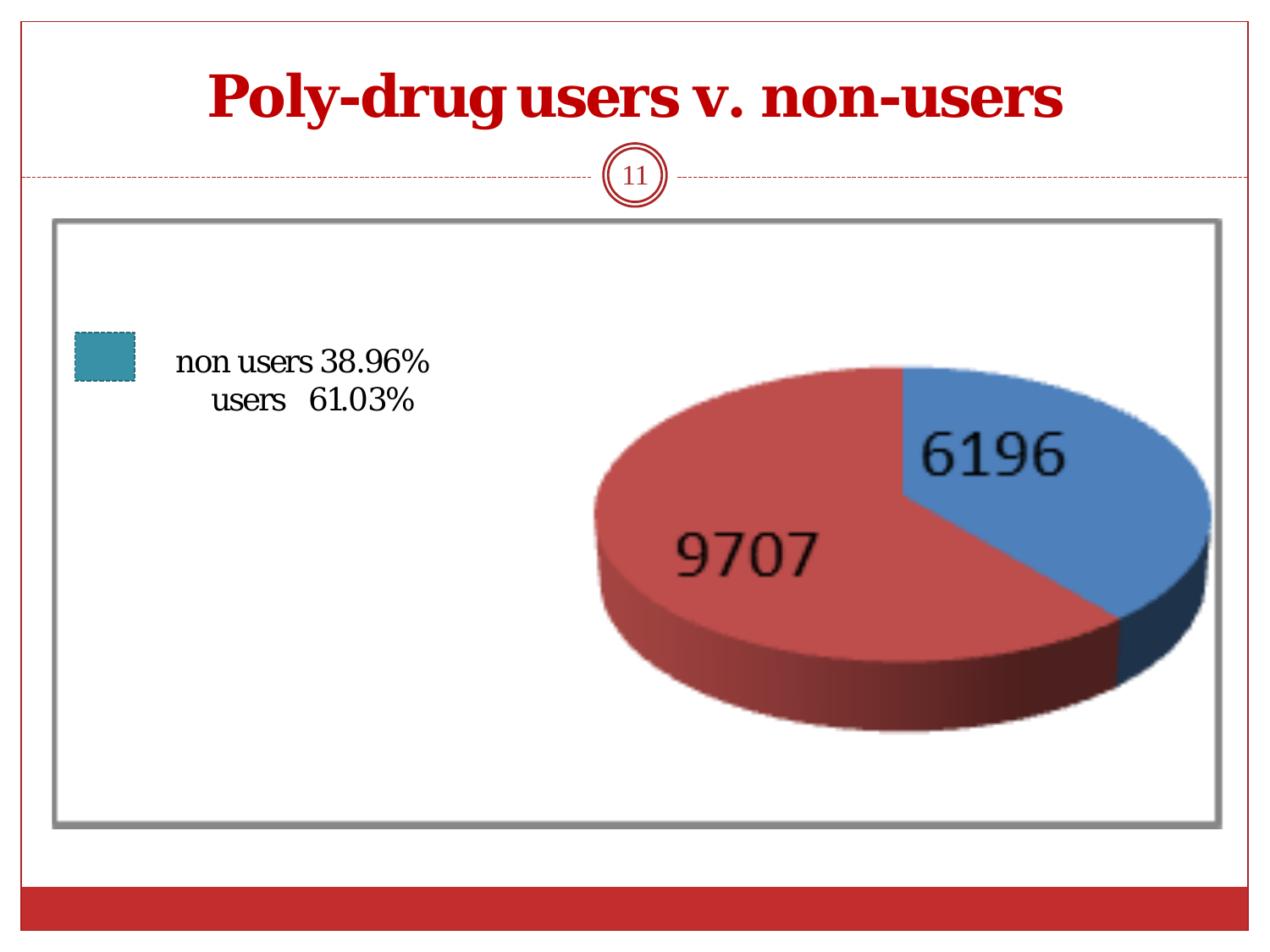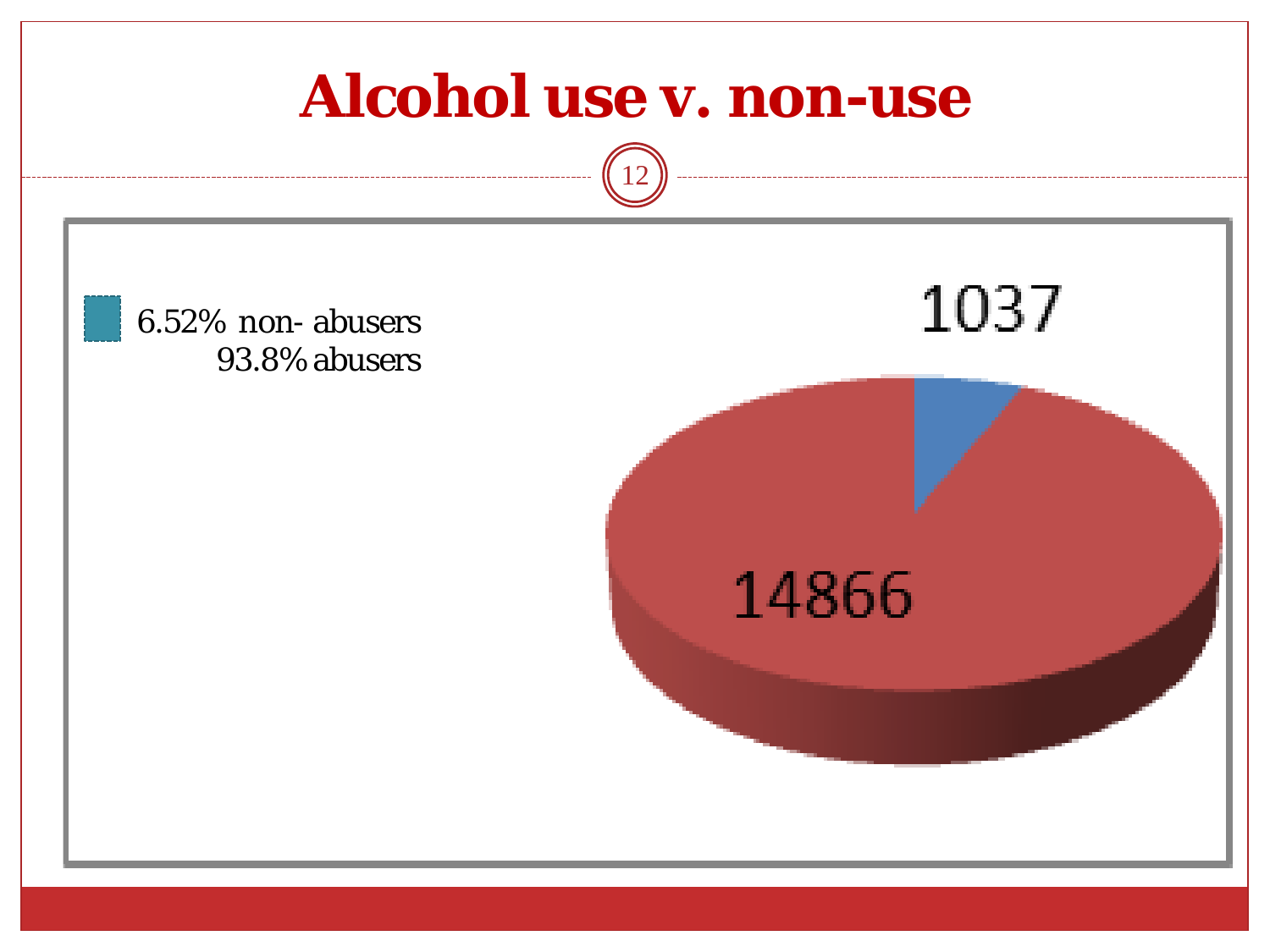#### **HIV Positive**

- 4.6% of methadone patients are **HIV positive**.
- Positive patients are referred to District Health Services or to Hospital Specialist Centers and are carefully monitored.
- After a period of few new incidence cases few months ago it was registered an increase in new cases in the Tel Aviv area among injecting drug users.
- The epidemiological investigation revealed that it occurred a change in substance injected and modality
- Haghigat(Methamphetamine) and not heroin, with no heating requested, and the mutual sharing of the container and syringe.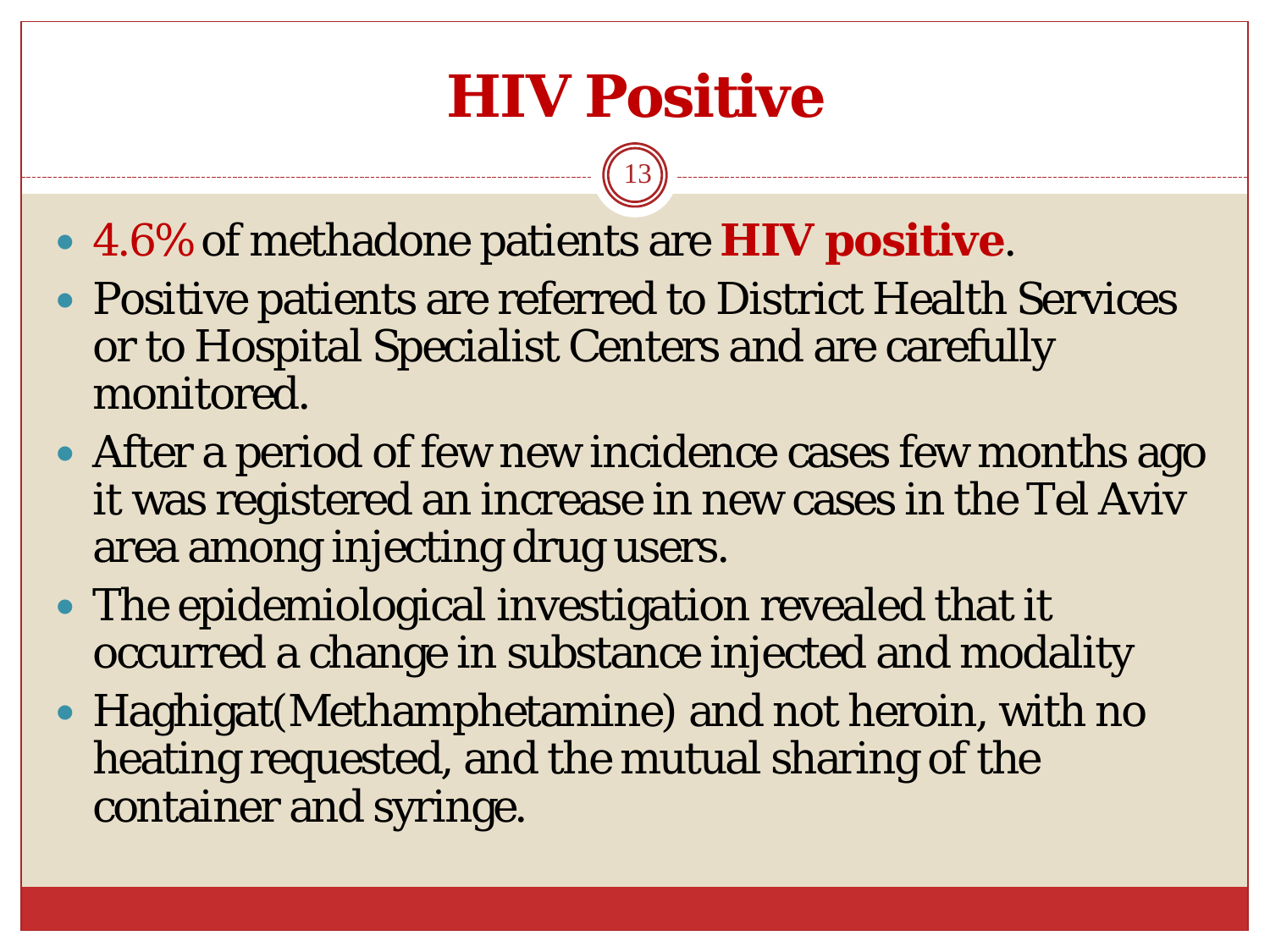#### **HIV Positive**

- In order to warn the patients and the staff a brief communication was spread to all treating centers syringe exchange programs ,Regional Health Districts by our Dept. and the Dept. for HIV and TB at the Ministry of Health .
- It was requested that all new cases should be communicated also to the Ministry in order to take due action
- It seems that the phenomenon has been contained.
- This kind of cooperation between different Services is advocated.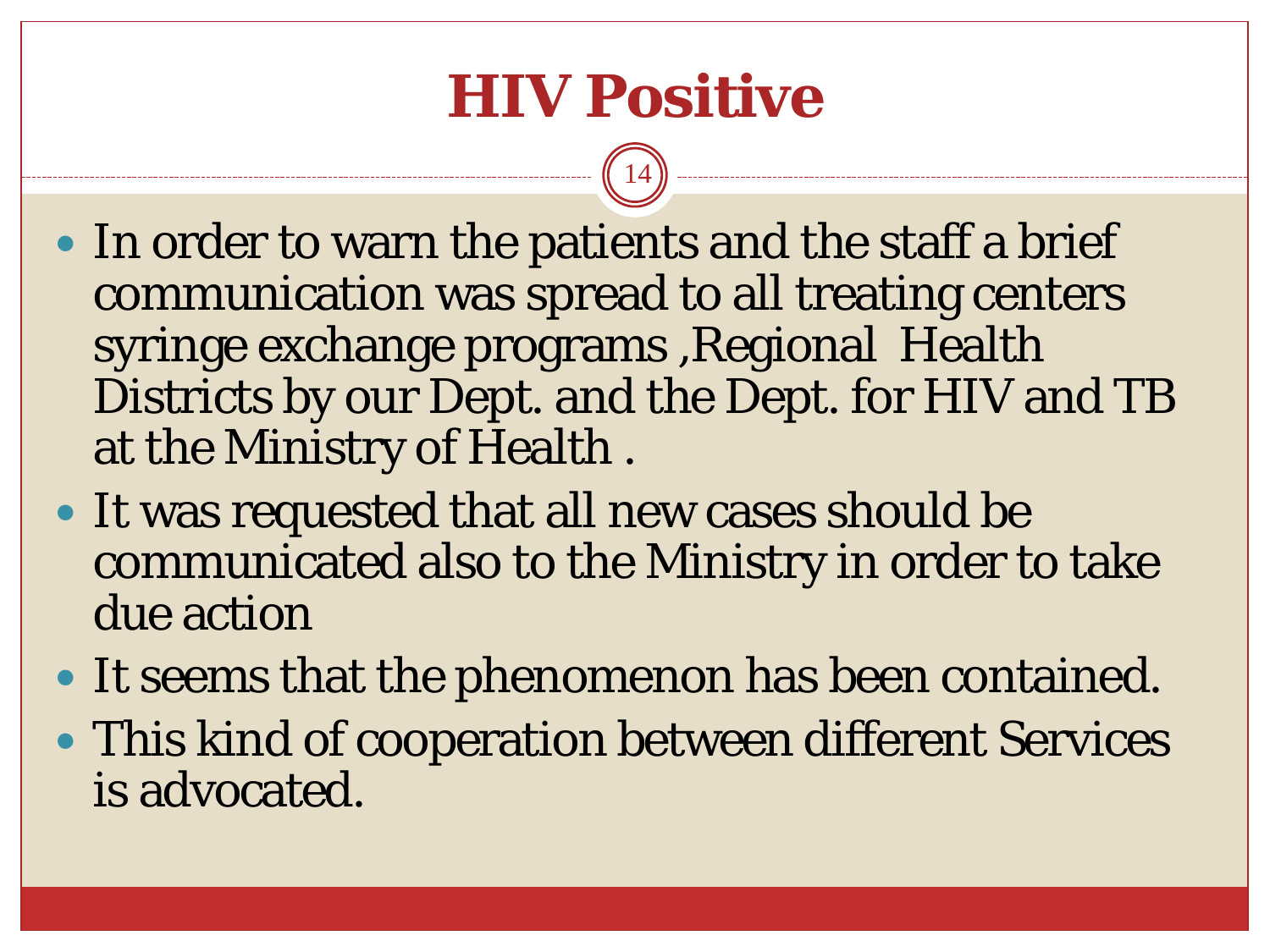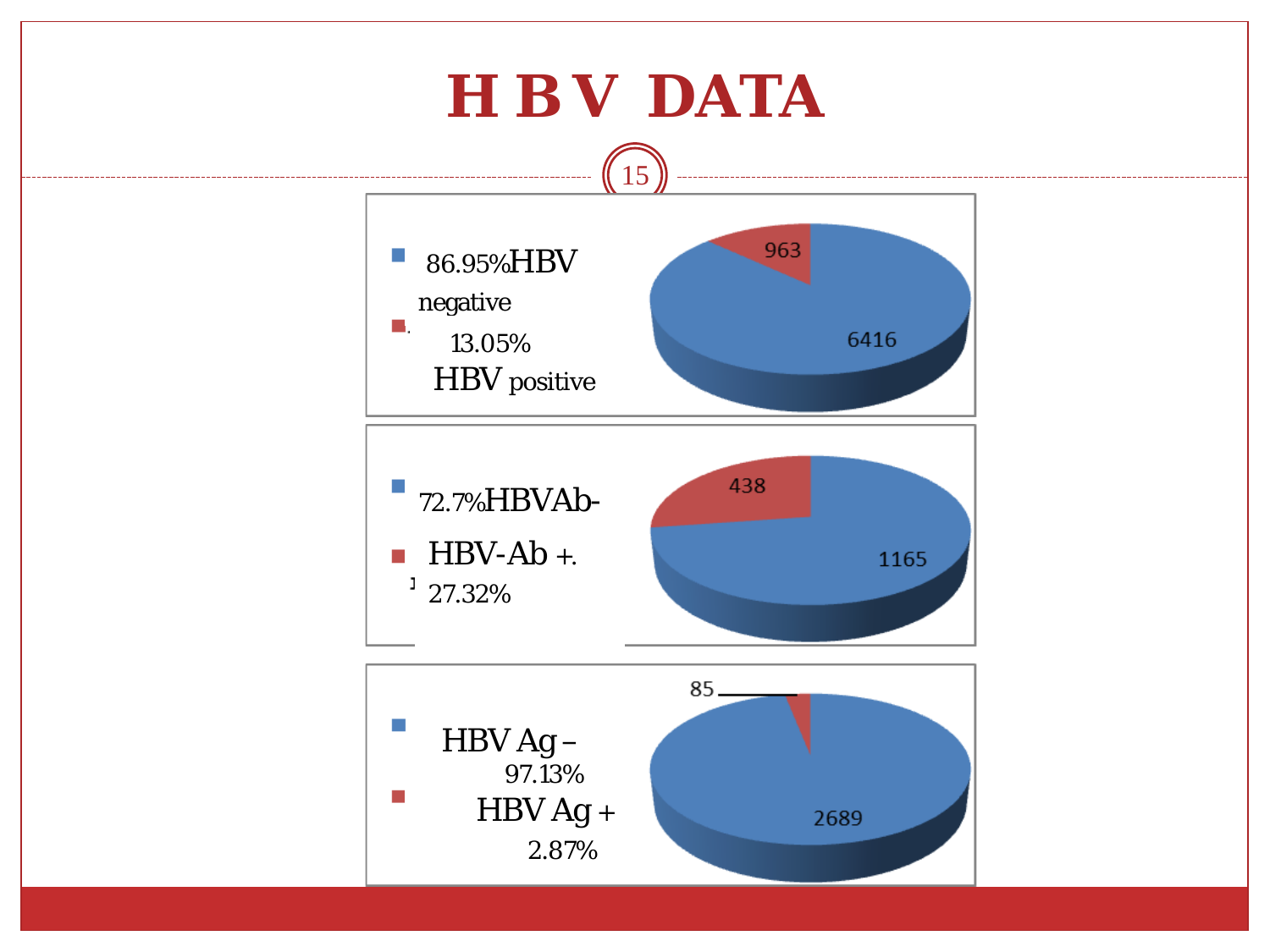![](_page_15_Figure_0.jpeg)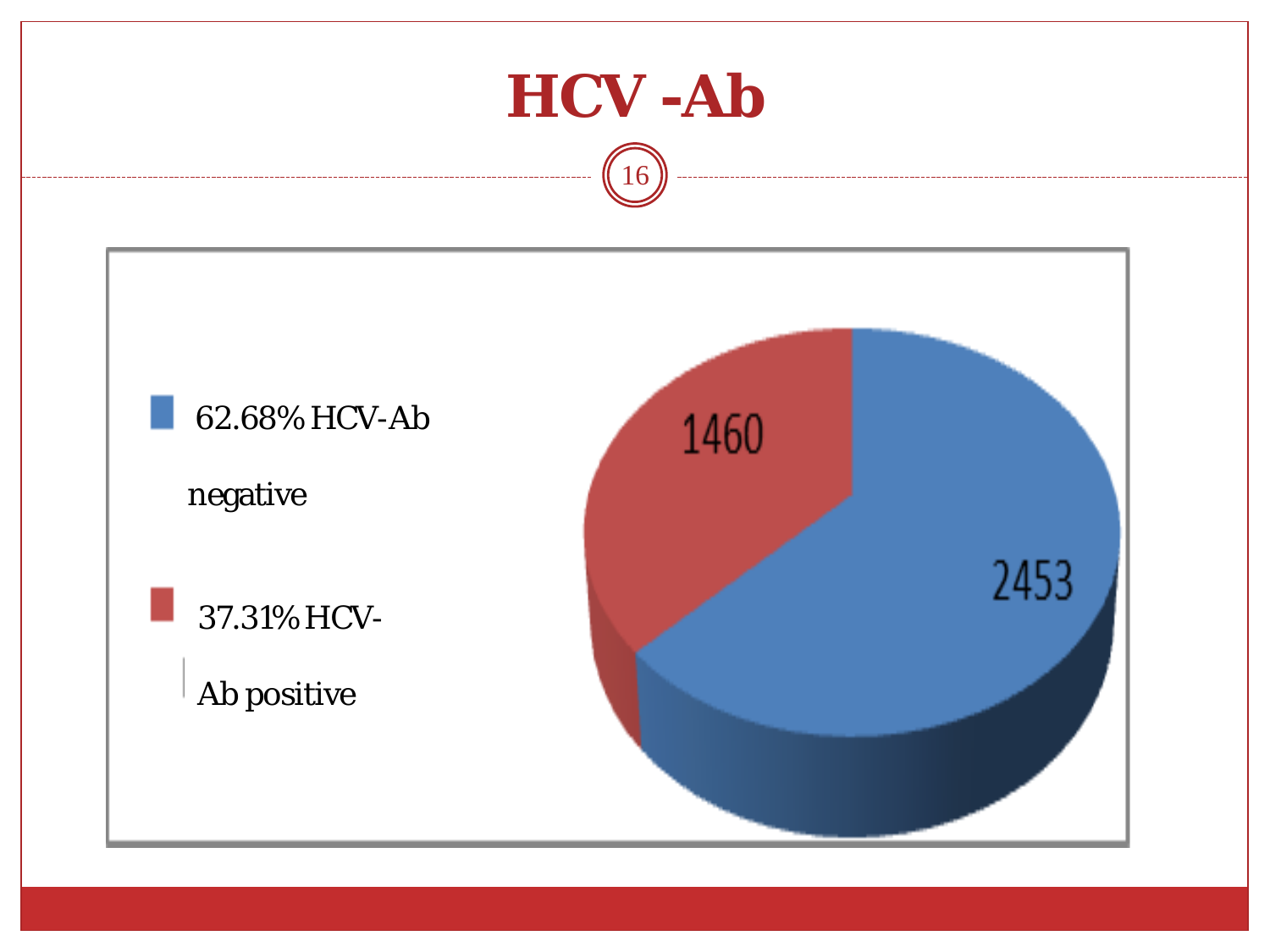![](_page_16_Figure_0.jpeg)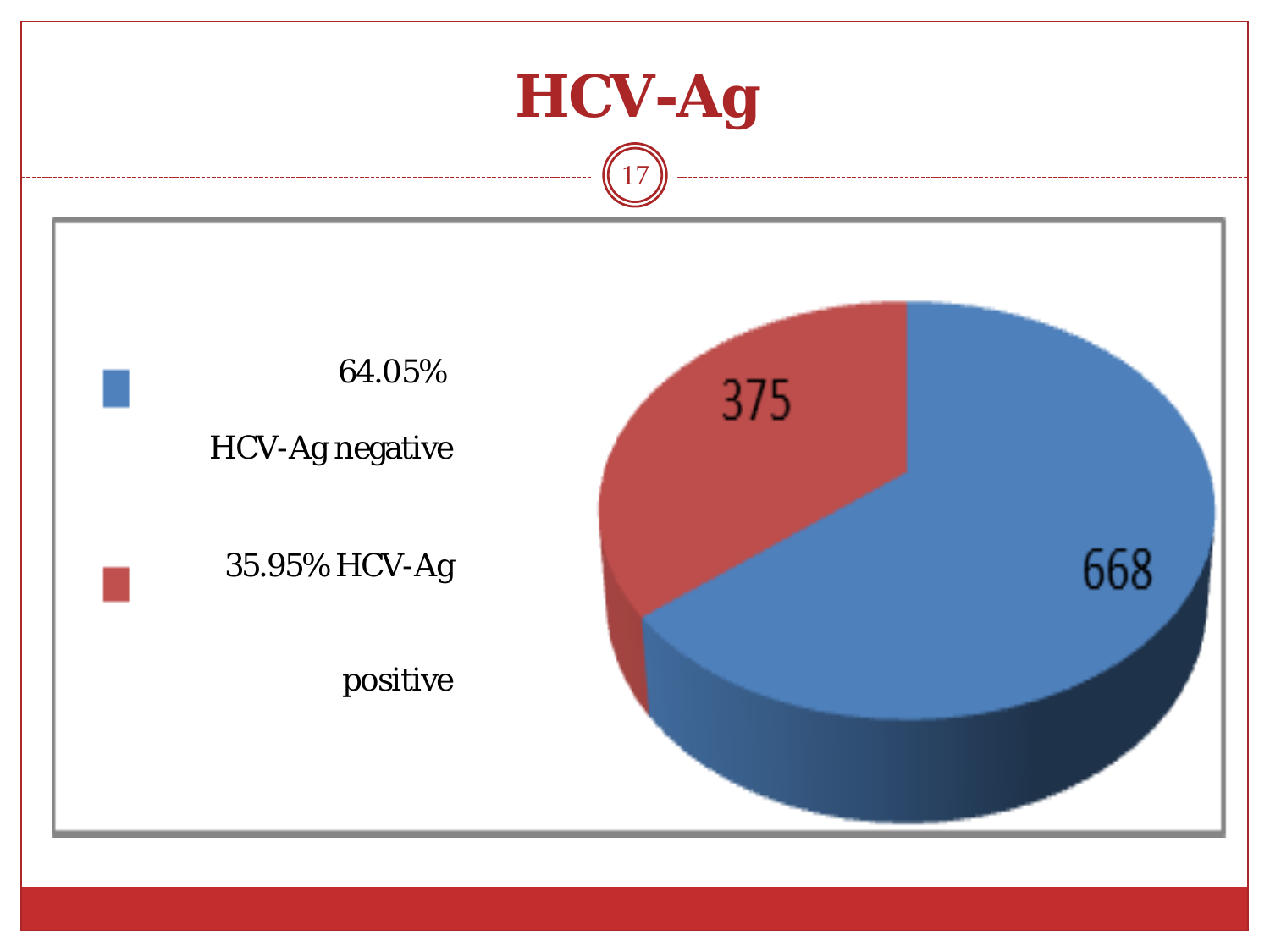## **HCV**

- **HCV** infection is highly prevalent among injecting drug users around 60% in the literature.
- In our population its prevalence is around **40%**.
- In order to contain it various steps are taken:
- Health educational activities
- Periodical blood tests
- Prompt referral to Treatment Centers in various Hospitals
- A new project was started with the help of "HETZ" self-help NGO, in cooperation with the IADA and the Ministry of Welfare- short presentations for the staff and patients in order to increase their awareness and knowledge of the problem and referral to thorough diagnosis and treatment with no delay. Support and tutoring for those starting treatment.
- We all believe that this important initiative will contribute to patients enrollment in treatment.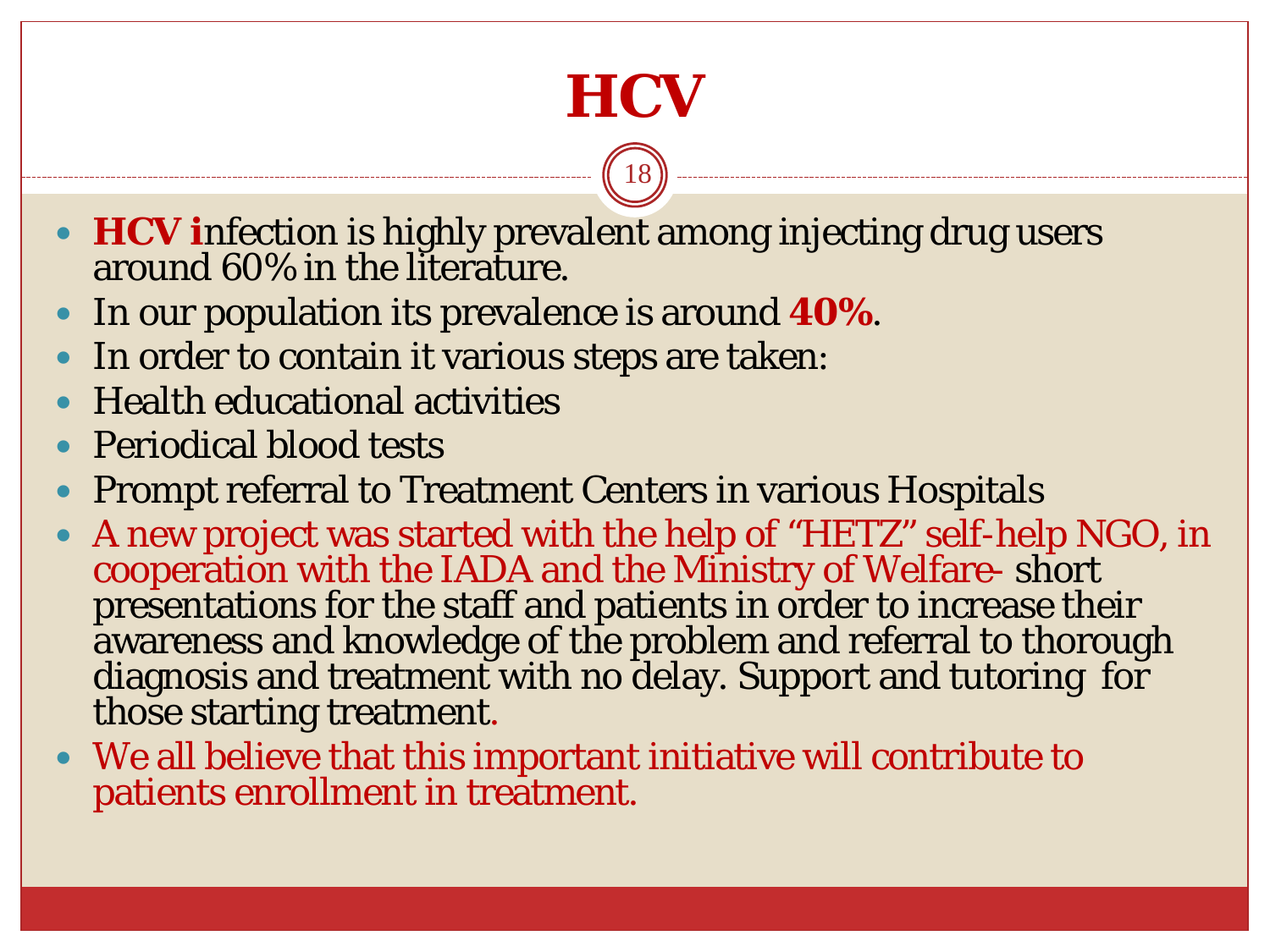![](_page_18_Figure_0.jpeg)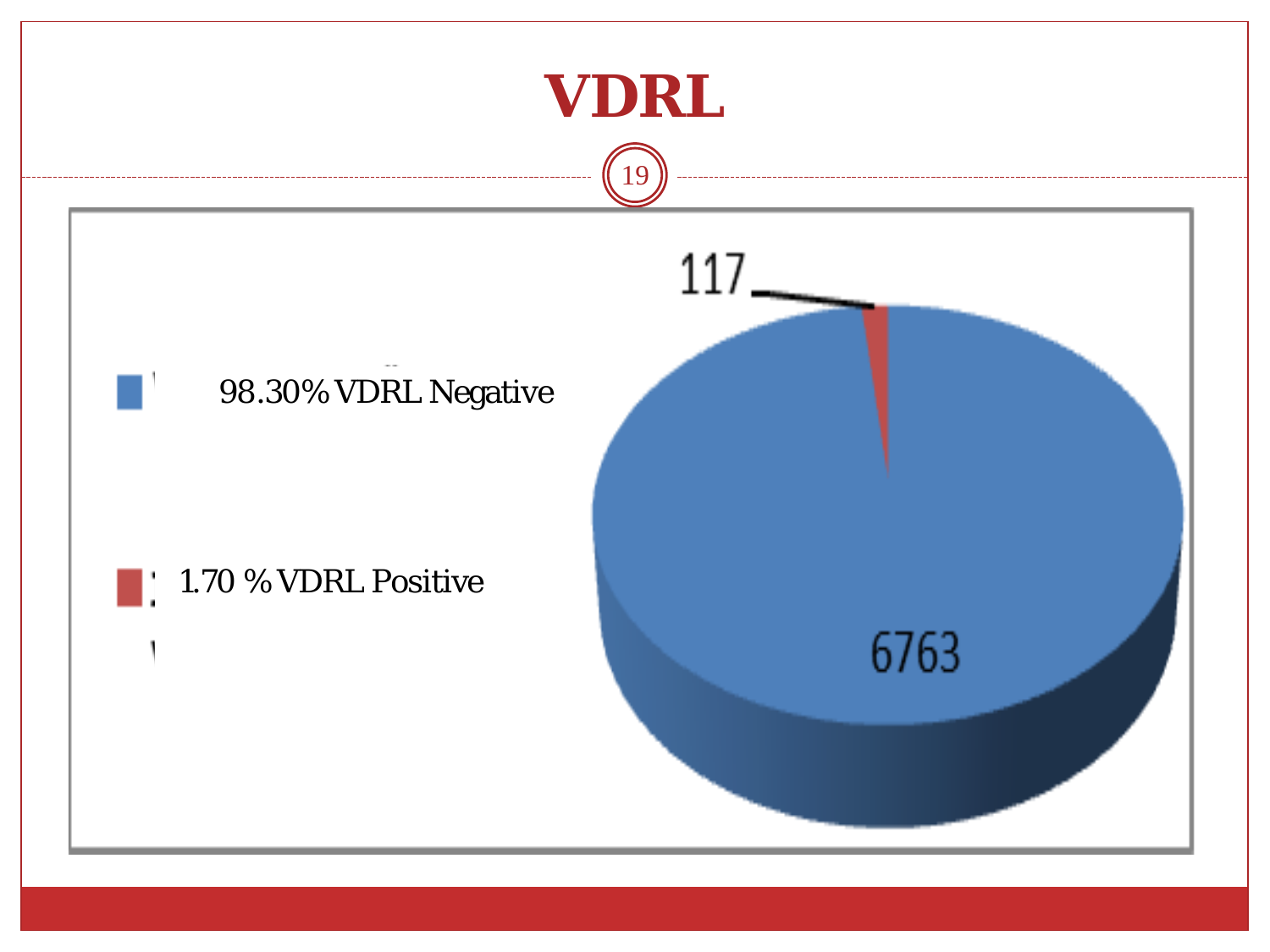#### **SEP PROGRAMS**

- Harm reduction programs include also SEP activities.
- There exist **5** SEP programs: in Tel Aviv, Haifa, Jerusalem, Beer Sheba and Ashdod.
- The Tel Aviv Center works in cooperation with Lewinski Clinic, where the patients are assessed for infectious diseases. The activities include reaching-out in the streets and strategic areas in town.
- Sterile syringes are delivered in change of infected ones, together with condoms to enhance safe sex. Health prevention and promotion activities are performed. A non-judgmental attitude is used.
- Discretion is assured so that at the beginning patients are anonymous. Those who agree to start treatment are immediately accepted, either to detox inpatient center or to methadone maintenance center.
- They are encouraged to choose a family physician and to take care of wounds and skin ulcers when present.
- Most of the staff is volunteering. It includes medical staff, a nurse, social workers or students .Data on infectious diseases are also collected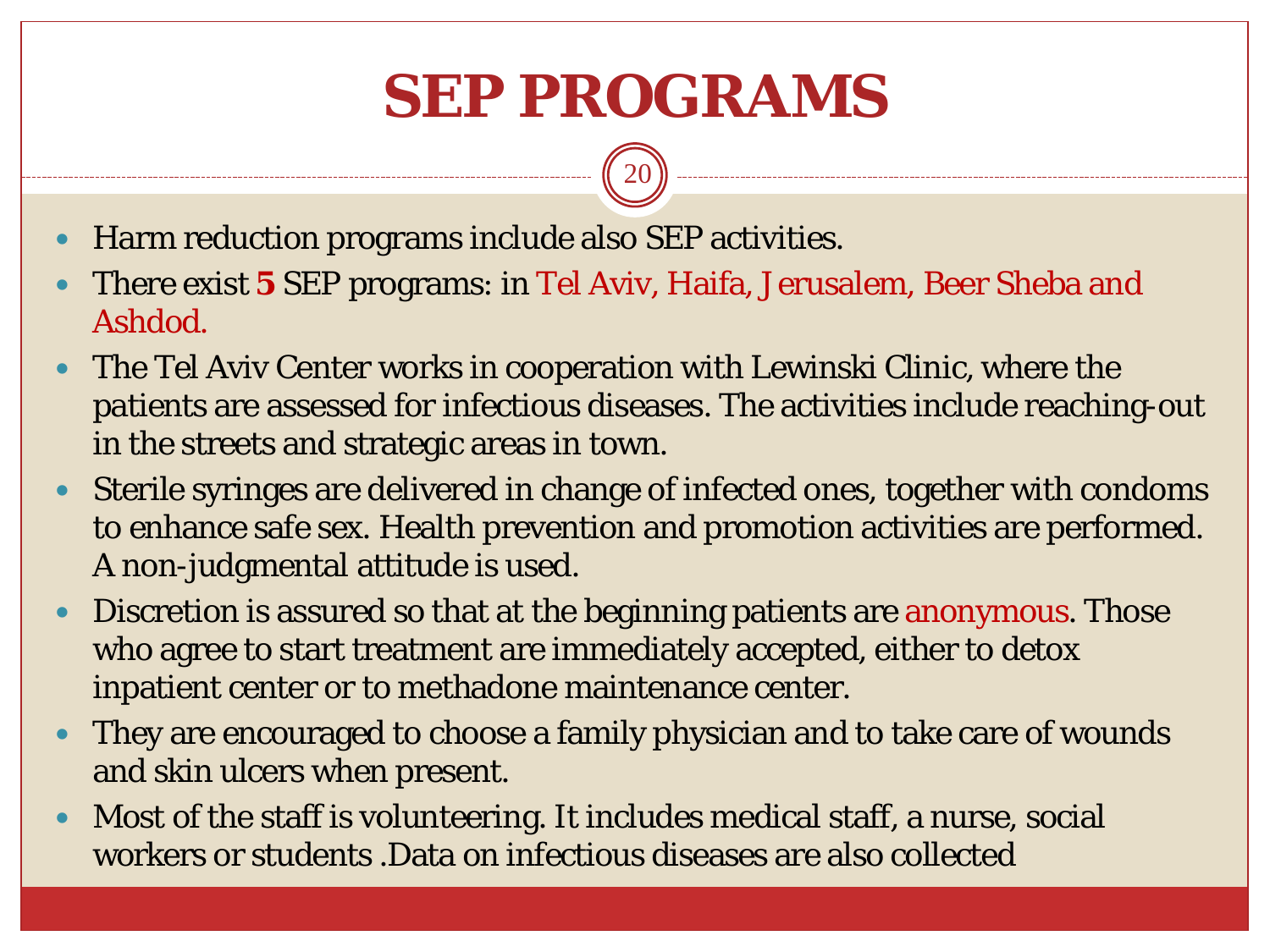#### **Conclusions**

- The majority of our patients stop injecting drugs within the first month of treatment, a fact which reduces the risk for infectious diseases
- Well-stabilized patients and long-term patients show better compliance and adherence with infectious diseases treatment and have a better prognosis
- In order to improve patients knowledge on existing treatment for hepatitis C and its efficacy ,lectures and health promotion activities are delivered.
- Due to routine Chest X ray the prevalence of TB infection in our population is only 70 cases (0.4%).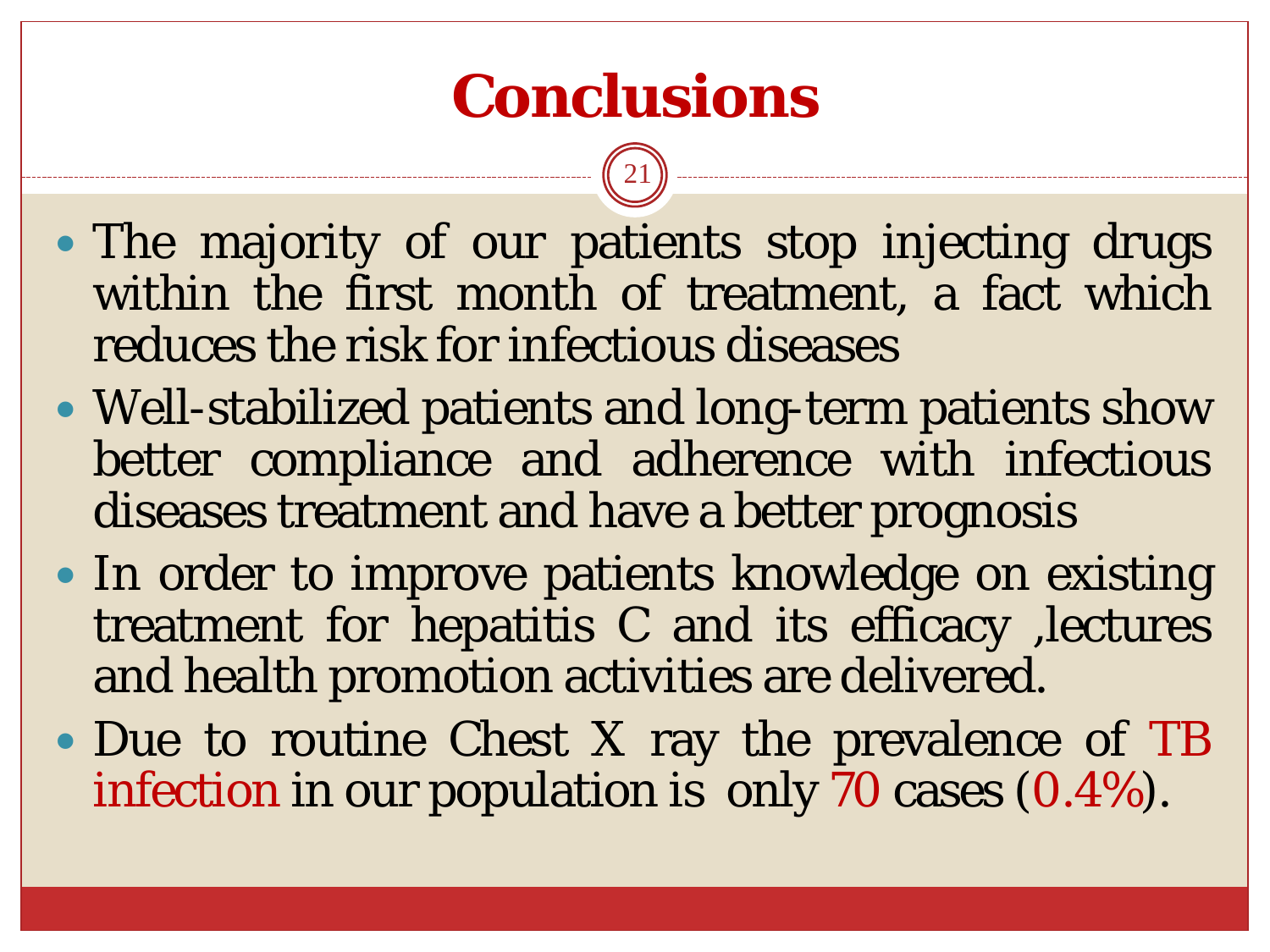#### **CONCLUSIONS**

- In a previous study on all-cause mortality in our cohort of methadone patients compared with the general population the CMR rate was 12.2% higher than in the general population.
- Among the most frequent causes of death, from external causes **Infectious hepatitis** was n.3 after cancer and over-dose, while liver cirrhosis was n.6.
- This data call for more intensive and targeted actions to promote early diagnosis and detection of this disease and adequate and prompt treatment and follow up.
- The daily attendance to our centers ensures a good quality of care and medical attention to the general physical state of patients.
- Paradoxically this population receives better medical treatment than many others, a factor which seems to influence the incidence and prevalence of infectious diseases.